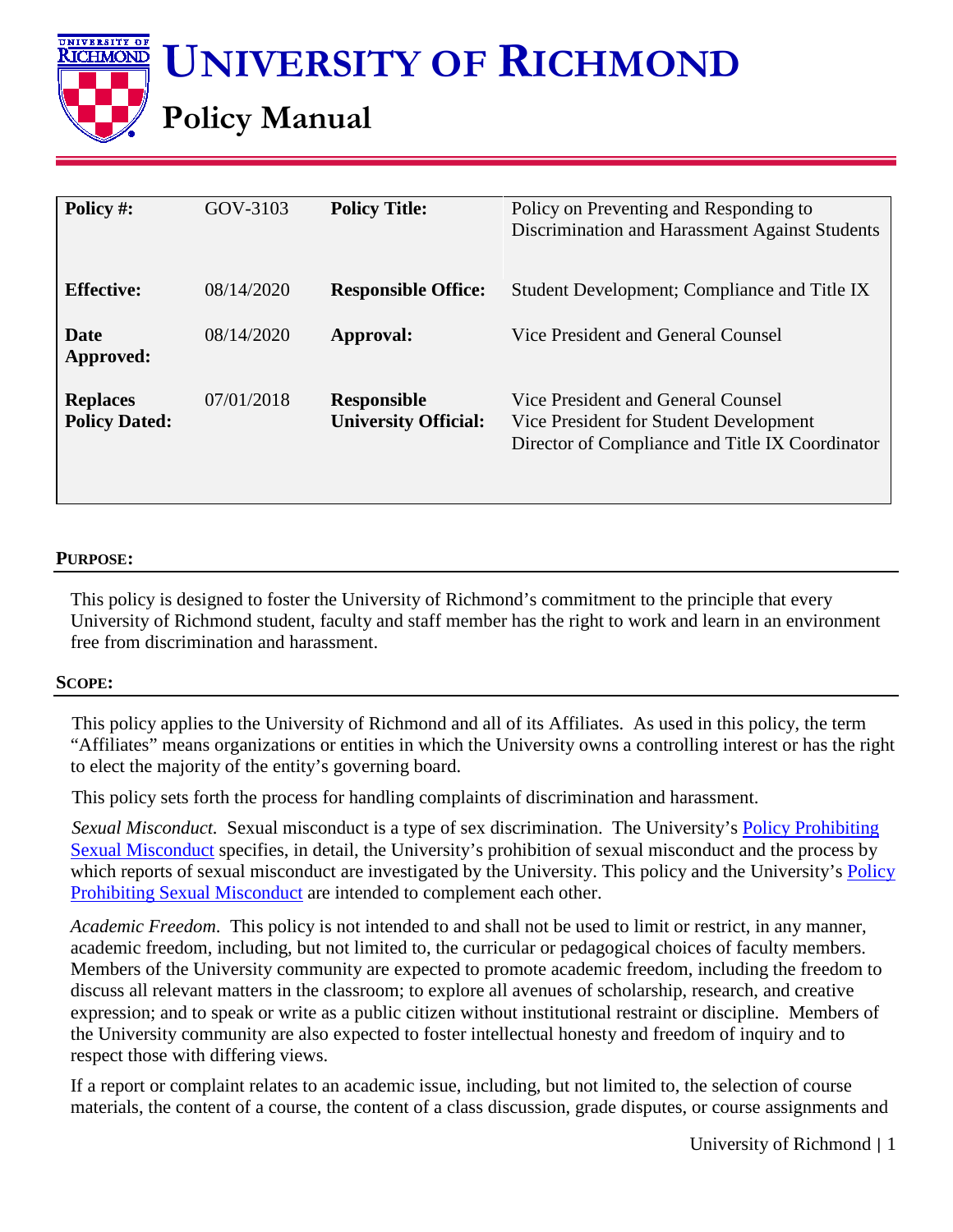# GOV-3103 – Policy on Preventing and Responding to Discrimination and Harassment Against Students

projects, the dean of the appropriate school shall evaluate the report or complaint and conduct any follow-up that may be warranted.

#### **INDEX:**

| GOV-3103.1Policy                                                           |                                                       |  |  |  |
|----------------------------------------------------------------------------|-------------------------------------------------------|--|--|--|
| GOV-3103.2Definitions                                                      |                                                       |  |  |  |
| GOV-3103.3Reporting Concerns about Discrimination or Harassment            |                                                       |  |  |  |
| GOV-3103.4The Role of the Title IX Coordinators                            |                                                       |  |  |  |
| GOV-3103.5Process for Addressing a Complaint of Discrimination, Harassment |                                                       |  |  |  |
|                                                                            | A. The Process for Informal Resolution of a Complaint |  |  |  |
|                                                                            | B. The Process for Formal Resolution of a Complaint   |  |  |  |
|                                                                            | C. Retaliation is Prohibited                          |  |  |  |

#### **POLICY STATEMENT:**

# *GOV-3103.1 – Policy*

The University of Richmond prohibits discrimination against applicants, students, faculty, or staff on the basis of race, religion, national or ethnic origin, age, sex, sexual orientation, gender identity, gender expression, disability, status as a veteran or any classification protected by local, state, or federal law.

The University also prohibits any form of harassment based on race, religion, national or ethnic origin, age, sex, sexual orientation, gender identity, gender expression, disability, status as a veteran or any classification protected by local, state, or federal law. The University prohibits such harassment by all students, faculty and staff and others associated with the University.

As a recipient of federal funds, the University complies with federal laws prohibiting discrimination, including Title IX of the Education Amendments of 1972 (Title IX). Title IX provides that: "No person in the United States shall, on the basis of sex, be excluded from participation in, be denied benefits of, or be subjected to discrimination under any education program or activity receiving Federal financial assistance."

The University is committed to preventing and responding to conduct that violates its non-discrimination policy. Any individual whose conduct violates this policy will be subject to remedial action in accordance with applicable University policies and procedures.

For all cases involving sexual misconduct, see University's Policy Prohibiting Sexual Misconduct.

The University of Richmond shall make reasonable efforts to investigate and appropriately address reports of discrimination and harassment (as defined in this policy). Upon receipt of a complaint, report, or information about possible discrimination or harassment, the University will respond in an effort to stop such conduct, eliminate any hostile environment, take reasonable steps to prevent a recurrence of such conduct, and address any effect that such conduct may have on the larger University community.

For questions about discrimination in education, including sex discrimination, please contact the University's Director of Compliance and Title IX Coordinator, Kristine Henderson Puryear Hall, Suite 101, (804) 289 8186, [khender3@richmond.edu.](mailto:khender3@richmond.edu) Further information about Title IX and sexual discrimination in education is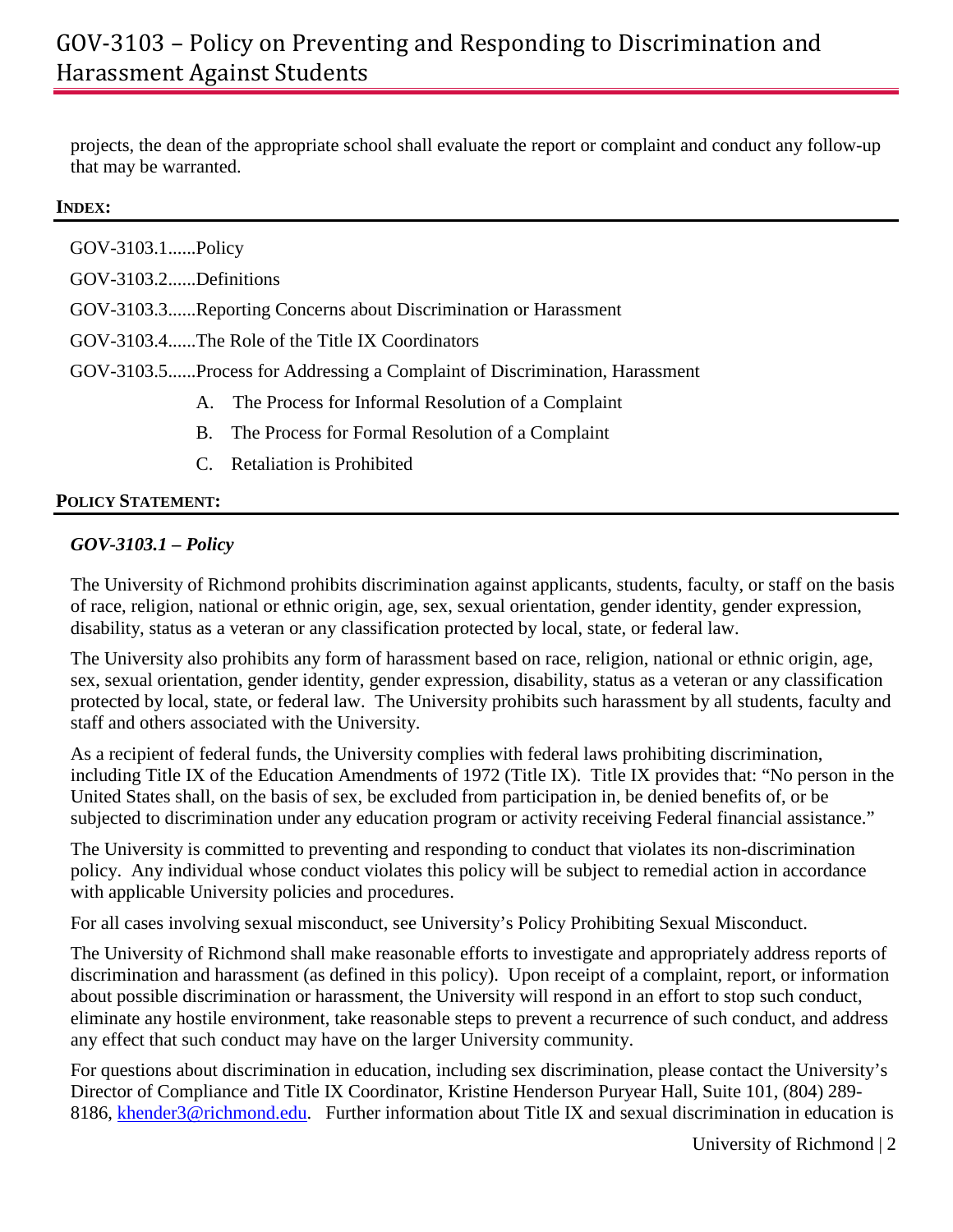available from the Assistant Secretary for Civil Rights, U.S. Department of Education, Office of Civil Rights, 400 Maryland Avenue, SW, Washington, DC, 20202-1100; 800-421-3481; OCR@ed.gov; or http://www.ed.gov/ocr.

# *GOV-3103.2 – Definitions*

*Discrimination*: Discrimination is inequitable treatment by the University or its Affiliates based on an individual's Protected Status, as defined in this policy, that adversely affects a term or condition of an individual's employment or limits or denies an individual's opportunity to participate in or benefit from a University program or activity.

*Harassment:* Harassment is unwelcome conduct directed against an individual based on that individual's Protected Status, as defined in this policy, that is sufficiently severe or pervasive such that it limits or denies an individual's employment, academic performance, or ability to participate in or benefit from University programs or activities.

*Protected Status:* For purposes of this policy, the term protected status means an individual's race, religion, national or ethnic origin, age, sex, sexual orientation, gender identity, gender expression, disability, status as a veteran or any classification protected by local, state, or federal law.

# *GOV-3103.3 – Reporting Concerns about Discrimination or Harassment*

The University strongly encourages prompt reporting of incidents that may constitute discrimination or harassment.

Any member of the University community who has been the victim of a crime, including a hate crime, or who believes their physical safety may be threatened should contact the University of Richmond Police Department by calling 8911 (from a campus phone) or (804) 289-8911 (from a mobile or off campus phone). On campus, a blue light emergency phone will connect direction to the University Police dispatcher.

Any member of the University community who believes that they, or another member of the University, may have been discriminated against or subjected to harassment in violation of the University's policy, should report that concern or those concerns as follows:

• *Students*: For matters involving students either as the subject of the alleged discrimination or harassment or as the person alleged to be discriminating or engaging in misconduct, contact:

Tracy Cassalia, Deputy Title IX Coordinator for Students, at (804) 289-8464, tcassali@richmond.edu.

For disability related concerns contact:

Emily J. Helft, M.Ed., E.Ds., Director, Disability Services, at (804) 289- 8615, ehelft@richmond.edu

• *Faculty and Staff:* For cases involving faculty or staff as the subject of possible discrimination or harassment, please contact:

Carl Sorensen, Deputy Title IX Coordinator for Employees and Senior Associate Vice President of Human Resource at (804) 289-8166, [csorense@richmond.edu.](mailto:csorense@richmond.edu)

You may also contact:

Kristine Henderson, Director of Compliance and Title IX Coordinator at (804) 289-8186, [khender3@richmond.edu.](mailto:khender3@richmond.edu)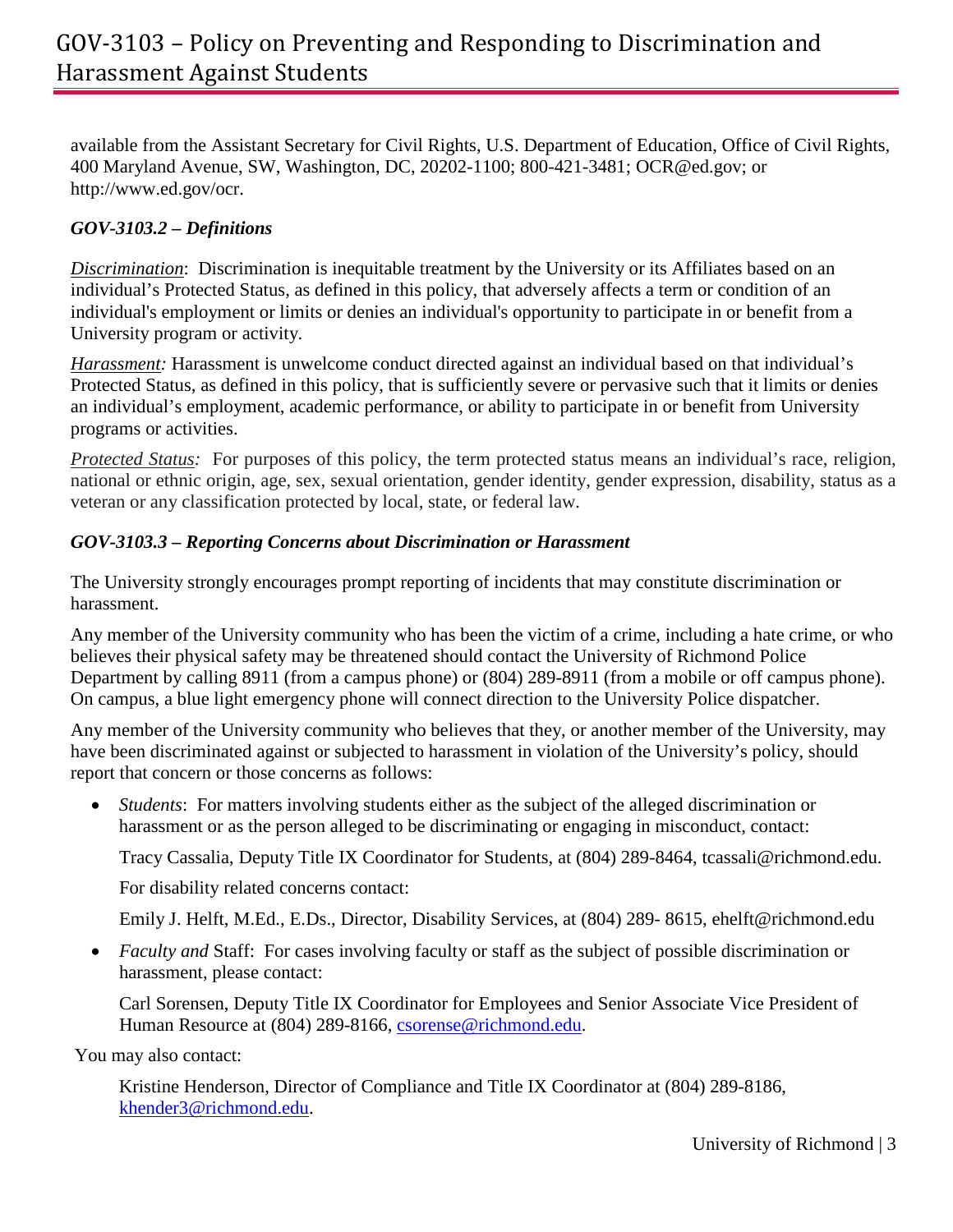Incidents of harassment and discrimination can also be reported [on-line.](https://cm.maxient.com/reportingform.php?UnivofRichmond&layout_id=41)

While the University encourages people to report concerns regarding alleged discrimination directly to the individuals listed above, reports may also be made via the University's Ethics and Compliance Helpline. The Ethics and Compliance Helpline can be reached at (804) 287-1800 or by submitting an [online report](https://cm.maxient.com/reportingform.php?UnivofRichmond&layout_id=27)

The University has adopted a [policy](https://www.richmond.edu/compliance/non-retaliation.html) that prohibits retaliation or retribution, in any form, against an individual who reports, in good faith, an actual, potential or suspected violation of this policy.

# *GOV-3103.4 – The Role of the Title IX Coordinators*

The University's Title IX Coordinators are responsible for ensuring the University's compliance with Title IX of the Education Amendments of 1972. Additionally, the appropriate Title IX Coordinator will investigate any report or complaint of discrimination or harassment prohibited by this policy.

For more information on the role of [Title IX](https://www.richmond.edu/compliance/title-IX-coordinator.html) Coordinators at the University, see the University's Title IX [Coordinators Policy.](https://www.richmond.edu/compliance/title-IX-coordinator.html)

# *GOV-3103.5 – Process for Addressing a Complaint of Discrimination or Harassment*

The Deputy Title IX Coordinator for Students will respond to information or reports of possible discrimination or harassment regardless of whether a formal complaint is made. The Deputy Title IX Coordinator for Students will meet with the person making the complaint or on whose behalf the complaint or report is made (the "Complainant") to review the Complainant's concerns, to explain the University's procedures for handling a complaint of discrimination, to determine whether an investigation is warranted and to discuss with the Complainant the options for formal and informal resolution of the complaint

If an investigation is warranted and the person accused of the discrimination is a student, the Deputy Title IX Coordinator for Students will conduct the investigation or shall engage the University's Title IX investigator to conduct the investigation. The investigation will be conducted in a prompt, objective, and thorough manner. The time period for such investigation may vary depending upon the complexity of the investigation. In the case of an allegation of sexual harassment under Title IX or another form of sexual misconduct, the Deputy Title IX Coordinator for Students shall ensure that the investigation is conducted in accordance with the University's [Policy Prohibiting Sexual Misconduct.](https://prevent.richmond.edu/_common/sexual-misconduct-policy.pdf)

If an investigation is warranted and the person accused of the discrimination is a member of the faculty or staff of the University the University's Deputy Title IX Coordinator for Employees or their designee shall conduct the investigation. In the case of an allegation of sexual harassment or another form of sexual misconduct, the Deputy Title IX Coordinator for Employees or a designee shall ensure that the investigation is conducted in accordance with the University's [Policy Prohibiting Sexual Misconduct.](https://prevent.richmond.edu/_common/sexual-misconduct-policy.pdf) In general, the Deputy Title IX Coordinator for Employees or their designee will investigate promptly, objectively, and thoroughly. The time period for such investigation may vary depending upon the complexity of the investigation.

At the conclusion of the investigation, the Title IX Coordinator will provide a summary of the investigative findings to the Complainant and the accused individual (referred to as the "Respondent") simultaneously and in writing. The Title IX Coordinator will also discuss with the Complainant and the Respondent the options and process for informal and formal resolution of the complaint.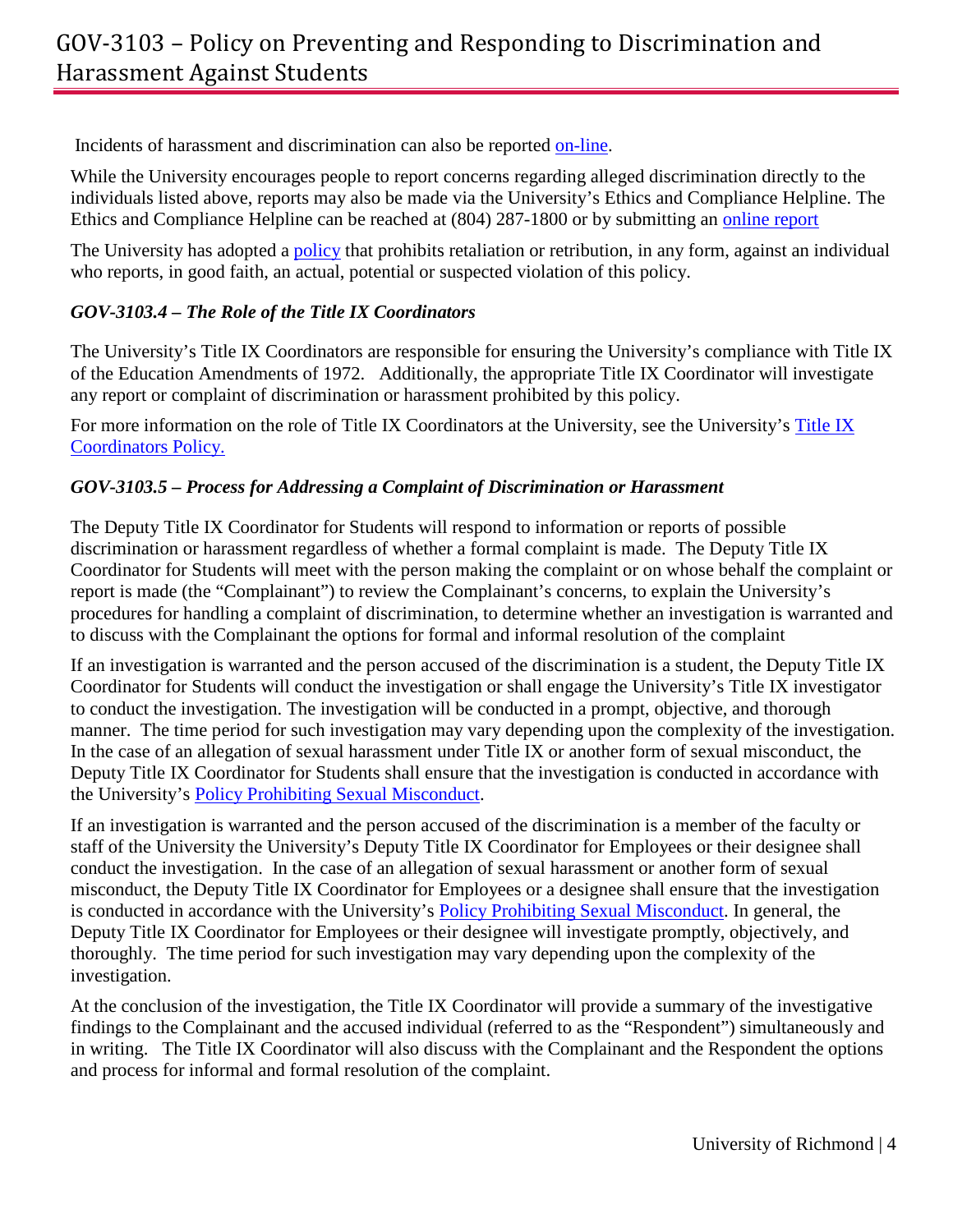## **A. The Process for Informal Resolution of a Complaint**

A Complainant may, at his or her option, seek to resolve the matter informally, but will not be required to pursue informal resolution before filing a formal complaint. Additionally, a Complainant may terminate the informal resolution process at any time and initiate a formal resolution process

If the Respondent is a student, the procedures set forth below for informal resolution apply. If the Respondent is a member of the faculty or staff, the procedures set forth in the University's **Policy on** [Preventing and Responding to Discrimination and Sexual Misconduct Involving Faculty or Staff](https://hr.richmond.edu/policies/workplace-expectations/harassment.html) apply.

### *Purpose of Informal Resolution.*

Informal resolution provides an opportunity for the Complainant to discuss his or her complaint with the Respondent and to communicate his or her feelings and perceptions regarding the incident, the impact of the incident, and his or her wishes and expectations regarding protection in the future. The Respondent will have an opportunity to respond.

### *Informal Discussion with University Administrator Present*

A Complainant may wish to discuss their complaint with the Respondent in a discussion facilitated by a University administrator appointed by the Vice President for Student Development. In such case, the Complainant should notify the Deputy Title IX Coordinator for Students of their desire to pursue this option and the Deputy Title IX Coordinator for Students, in collaboration with the appointed administrator, will coordinate such a discussion.

If, during the course of the informal resolution, the Respondent elects to take responsibility for the alleged conduct, the informal resolution process will be concluded and the appropriate Conduct Officer, as defined in the University's [Standards of Student Conduct,](https://prevent.richmond.edu/_common/standards-of-student-conduct.pdf) will propose a sanction. If both the Complainant and the Respondent agree to such proposed sanction, the complaint will be resolved without any further rights to a hearing or appeal by either party.

If the Respondent does not take responsibility for the alleged conduct, or either the Complainant or the Respondent objects to such proposed sanction, the matter will be handled in accordance with this policy and the University's [Standards of Student Conduct.](http://studentdevelopment.richmond.edu/student-handbook/standards-of-student-conduct.pdf)

The University, the Complainant or the Respondent may, at any time prior to the conclusion of the informal resolution, elect to end such proceedings and initiate formal resolution instead. In such cases, statements or disclosures made by the parties in the course of the informal resolution may be considered in the subsequent formal resolution.

### **B. The Process for Formal Resolution of a Complaint**

A Complainant has the option to pursue a formal resolution of their complaint of a violation of this policy.

In cases involving an accused student, the procedures set forth in the University's [Standards of Student](http://studentdevelopment.richmond.edu/student-handbook/standards-of-student-conduct.pdf)  [Conduct](http://studentdevelopment.richmond.edu/student-handbook/standards-of-student-conduct.pdf) shall apply. In cases where the accused person is a faculty or staff member, the procedures set forth in the University's [Policy on Preventing and Responding to Discrimination and Sexual Misconduct](https://hr.richmond.edu/policies/workplace-expectations/harassment.html)  [Involving Faculty or Staff](https://hr.richmond.edu/policies/workplace-expectations/harassment.html) shall apply.